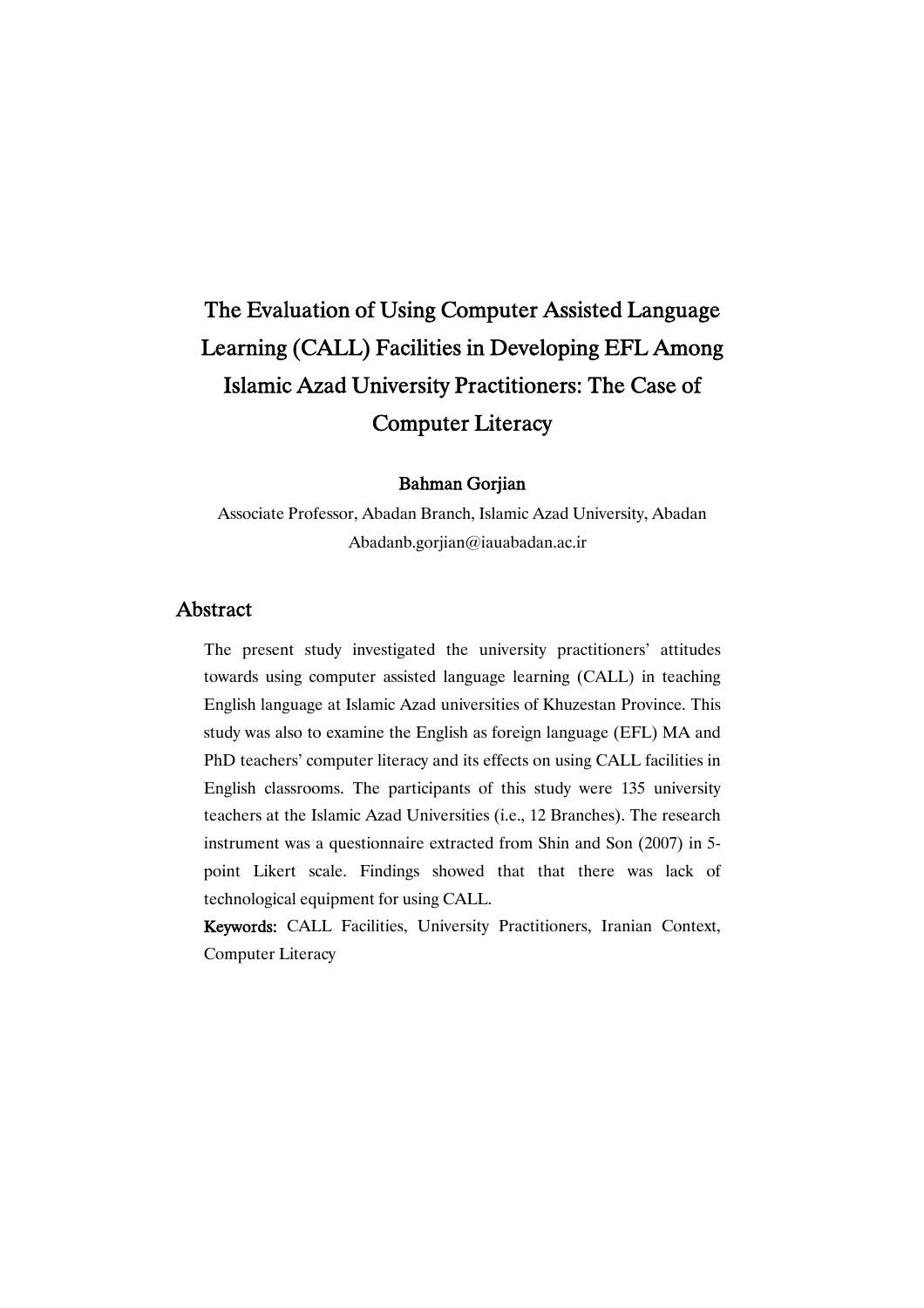# 1.Introduction

Using Computer-Assisted Language Learning (CALL) has been regarded as a revolution affecting all areas of human life throughout the language learning history. The computer as a tool is used in order to facilitate learning of language (Hubbard, 2010). It is powerless and has no inborn wisdom; no initiative and inherent ability to learn or to teach and it is totally the servant of the user, and it is dependent on the teacher in many cases. For example, it is impossible to create educational materials without the help of the teacher. All the teaching, linguistic materials and instructions must be specified by the teacher. It is the teacher decides what degree of control the computer will have in his/her classes (Chapelle, 2001). The relatively new and interdisciplinary CALL draws on quite an amount of diverse disciplines, theories and fields that can be grouped into five categories: psychology, artificial intelligence, computational linguistics, instructional technology and human-computer interaction studies (Hubbard & Siskin, 2004; Levy, 1997).

CALL instruction was a theory of instruction centered on the teaching process; however, with the noticeable shift from a focus on teaching to a focus on learning, second language acquisition (SLA) was of paramount importance (Hubbard & Siskin, 2004). Unfortunately, SLA's reflections on CALL have been far from transparent as there is 'no generally accepted theory of SLA to embrace with confidence' (Fox, 1993, p. 101) and there are at least forty theories, models, perspectives, metaphors, hypotheses, and theoretical claims in the SLA literature (Beretta, 1991, Hashemi & Aziznezhad, 2011).

As a CALL technology Interactive Videodisc (IVD) shares the main characteristics of multimedia CALL, Doughty (1991) states that comprehension-based models of SLA, the negotiated Interaction model and the Cognitive Processing Model of SLA, offer the greatest potential to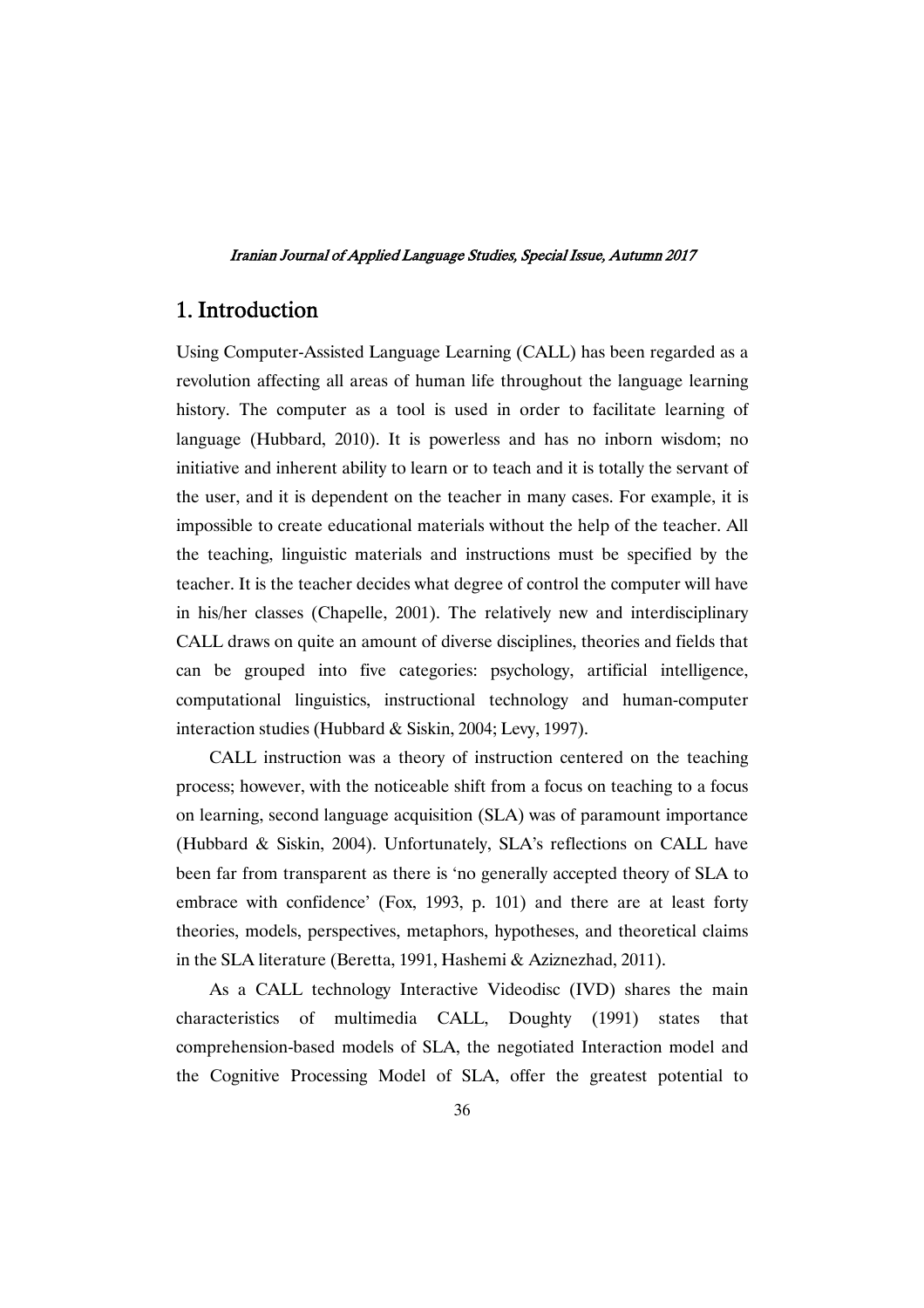researchers and materials developers. Chapelle (2005) recommends that the interactionist approach to SLA and discourse analysis for the study of CALL provide more solid grounding for CALL research relative to other areas of applied linguistics.

During the late 1960s and early 1970s, psychology started to change from a behavioristic approach to cognitive one. Cognitive psychology regarding CALL includes the study of attention, pattern recognition, memory, language, reading, writing, and problem solving (Best, 1989) in using virtual interaction. The modern development of cognitive psychology has been strongly influenced by the information processing approach, developments in computer science, especially artificial intelligence (AI), and developments in linguistics. Moreover, the notion of schemata or script is a central concept in cognitive view. According to Doughty (1991), comprehension consists of three stages: locating a schema that appears to match the linguistic input, finding the elements of the input that correlate to the roles of schema, and making inferences to cover the gaps.

The value of CALL can be seen in the aspects that multimedia and linguistic input activates the schemata enabling stronger connections. Thus it enhances memory and learning. CALL activities provide automaticity and restructuring (Drasgow, Levine & McLaughlin, 1987), and students' work can be easily tracked through information processing approach (Levy, 1997).

# 2. Literature Review

# 2.1. Merits of Using CALL

The use of CALL tutorials and tools in and out of the classroom provides new opportunities to promote language development by improving reading, writing, listening, and speaking skills together with grammar, vocabulary knowledge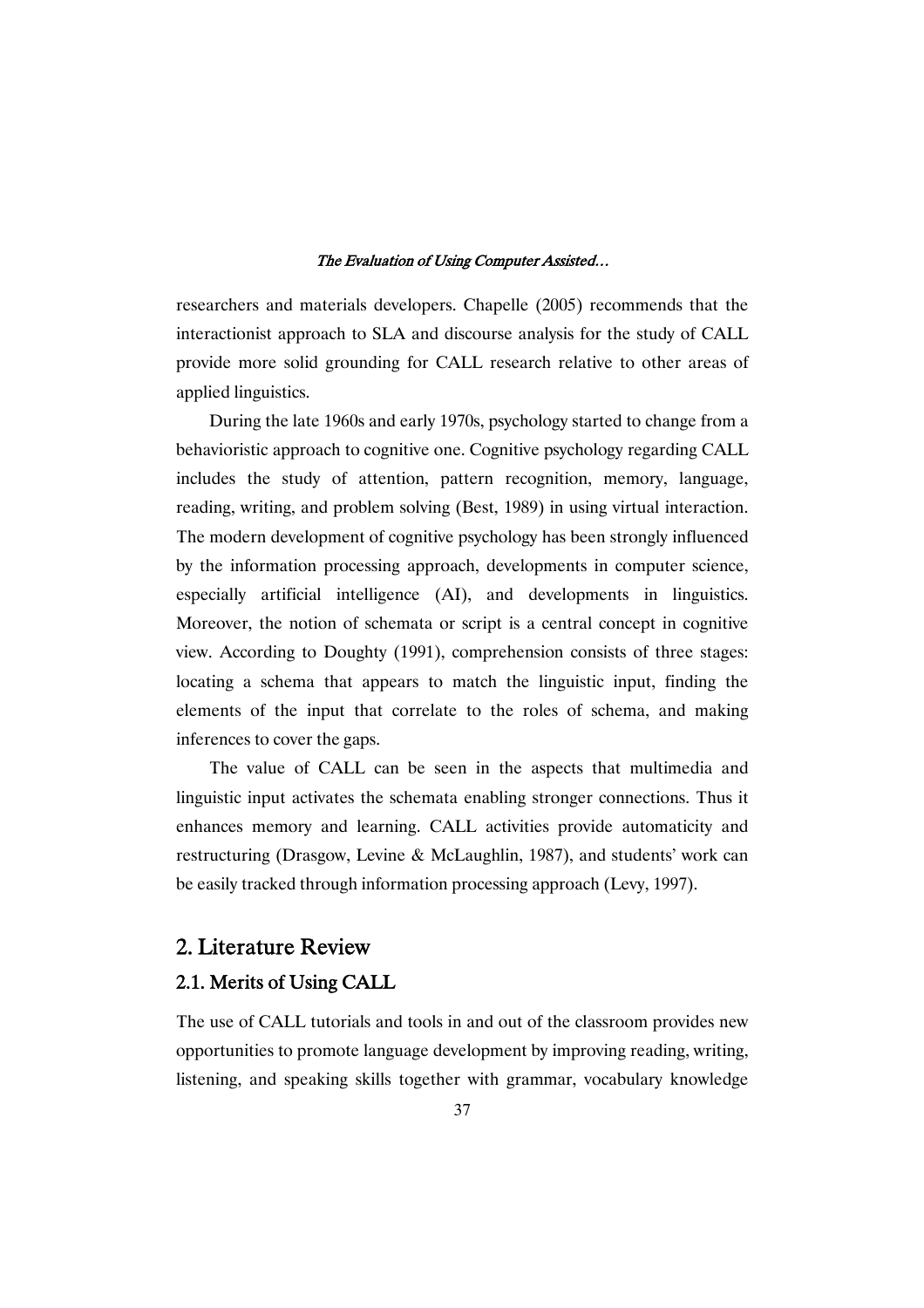and pronunciation. They include infinite source, materials and aids that students can build on their language learning focusing on each skill or focusing on the language as a whole (Dashtestani, 2012; Mohammadi, 2012).

Jones and Fortescue (1988) note that computers help students develop their reading skills in three ways: incidental reading, reading comprehension and text manipulation in which learners read the text with the purpose of completing the activities successfully, answer traditional comprehension questions and study a text in terms of content and structure. Healey (1999) also agree that computers may be beneficial in developing the reading skills such as skimming, scanning, recognizing details, main ideas, topic sentences, predicating what will come next. Moreover, word processing programs facilitate their writing as they automatically check the spelling, punctuation and sentence structure. Through various communicative and interactive activities, computer technology can help language learners strengthen their linguistic skills, affect their learning attitude, promote motivation, and build their selfinstruction strategies and self-confidence (Zamani, 2010).

The use of different computer tests for each student may minimize any special practice effects, studying for the test and cheating (Drasgow, Levine, & McLaughlin, 1987). Diagnostic feedback can be provided very quickly and effectively to each student on his or her incorrect answers. Such feedback can even be fairly descriptive if artificial intelligence is used (Baker, 1989; Bunderson, Inouye & Olsen, 1988).

## 2.2. Demerits of CALL

CALL may also face several demerits of implementing computers as a medium of education system which provides a liberal breakthrough; still has its shortcomings and disadvantages. These shortcomings include financial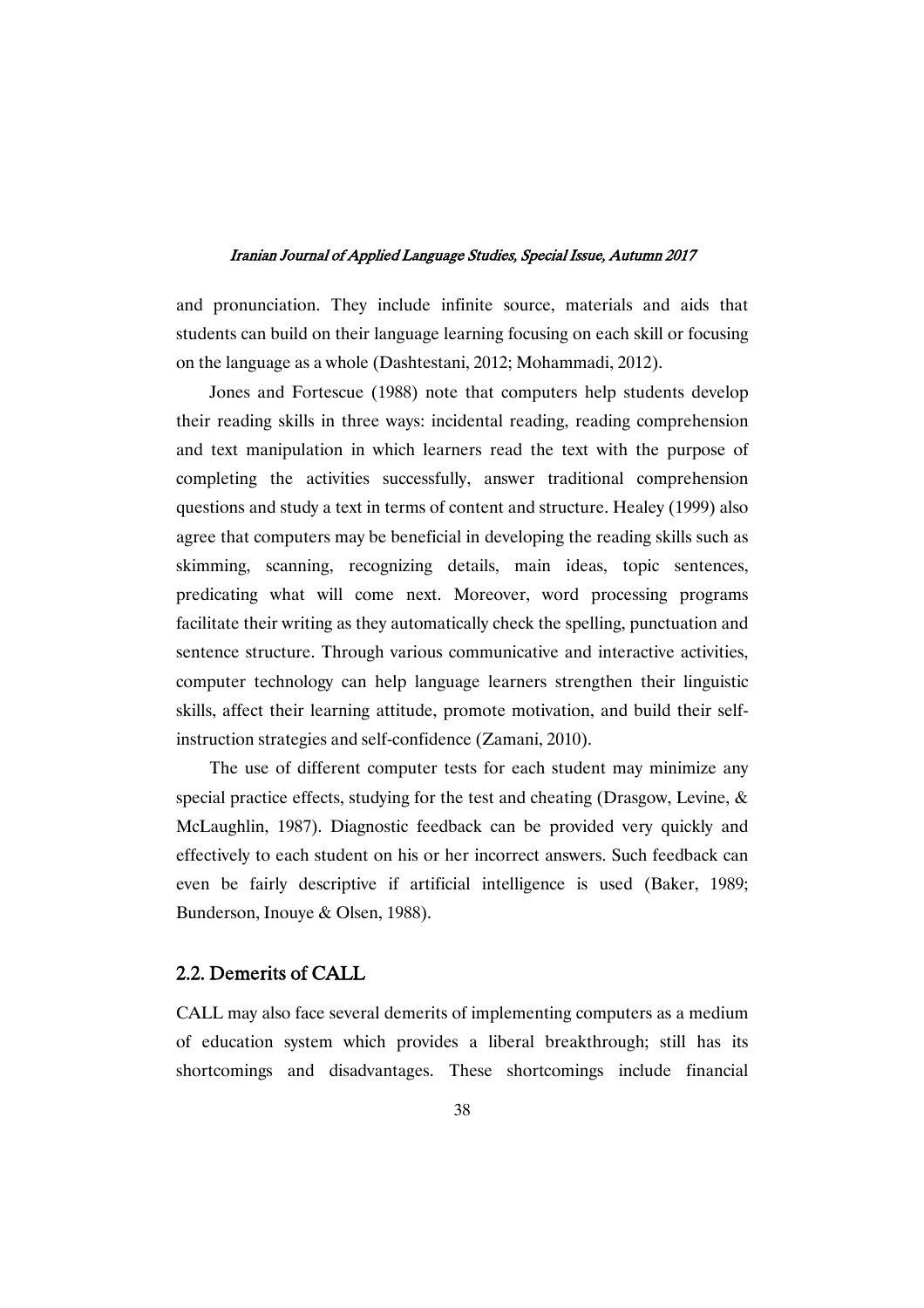problems, hardware, software problems and internet connection problems, and users' fatigue and loss of concentration (Warschauer, 2002, 2004). Gips, DiMatta, and Gips (2004) indicated that the first disadvantage of computer and its attached language learning programs is that they will increase educational costs and harm the equity of education. On the other hand, unless both the teachers and students are competent in utilizing computers to a certain extent, the potential success of the program will not be achieved. If they lack the basic technology knowledge, they should be offered training course in the use of computer technology. Insufficient competence of computers may lead to negative attitudes towards the computers and language as well (Dhaif, 2004).

This study was conducted based on the use of CALL which have mentioned in the literature of this research. The motivation behind this study was to uncover teachers' attitudes using CALL in Khuzestan universities, teachers' computer literacy in teaching English, and teachers' knowledge of computer facilities of universities. It also intended to investigate and evaluate CALL facilities used in EFL classes. This study aimed to find out the answers to the following research question which asks the condition of using CALL in academic setting and the university teachers' attitudes toward using CALL in EFL classrooms.

# 3.Methodology

## 3.1. Design of the Study

The study was conducted based on a post facto design as a descriptive method and aimed to investigate the factors that affect implementation of CALL from teachers' perspectives. This study used a questionnaire adapted from Shin and Son (2007) which investigates effects of CALL in developing EFL learners' language knowledge.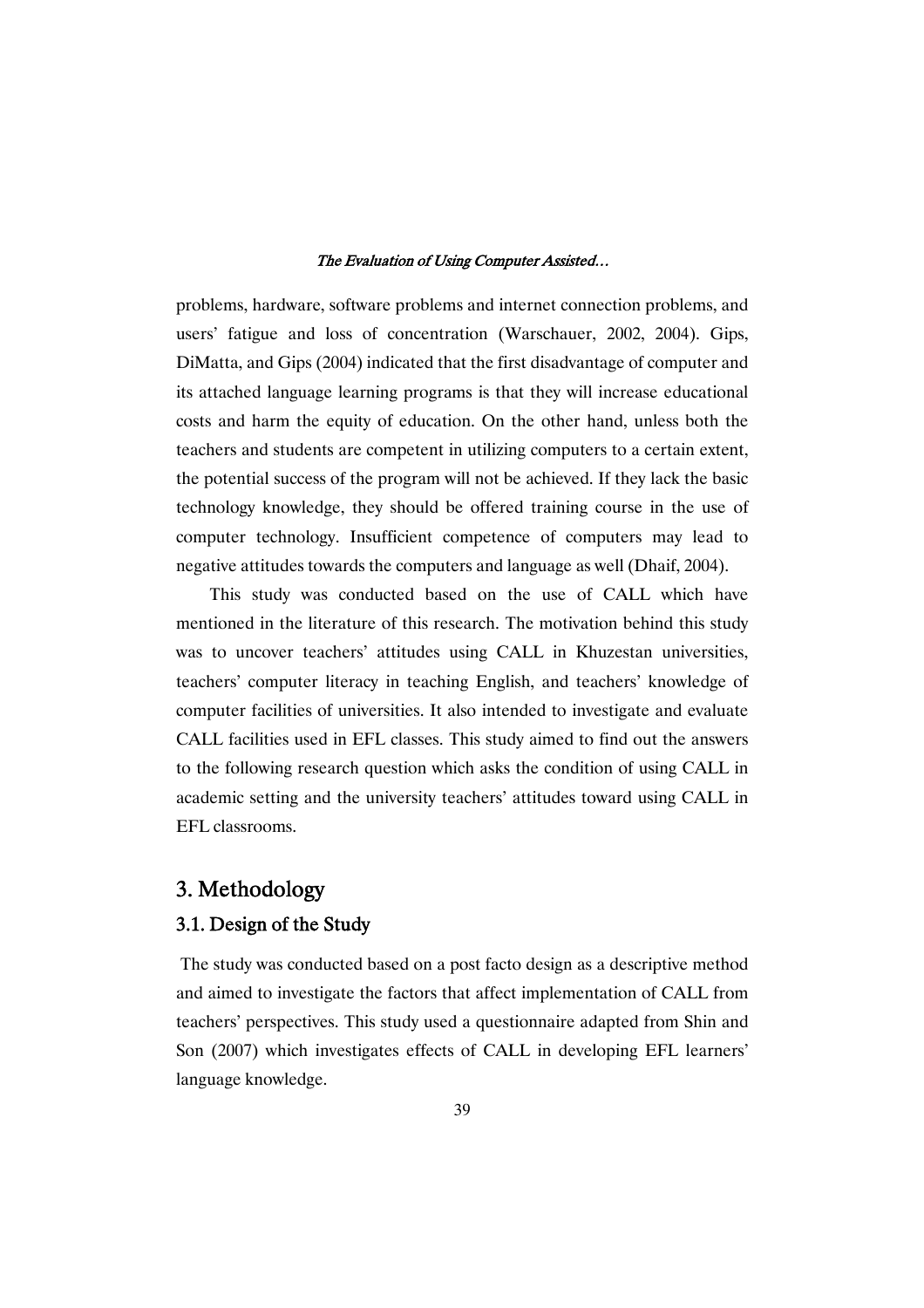# 3.2.Participants

This study was conducted in both governmental and non-governmental universities of Khuzestan where university teachers who teach English in 12 Islamic Azad Universities of Khuzestan. 135 EFL university teachers, who participated in filling in the questionnaire, were selected based on non-random convenient sampling method from Islamic Azad Universities based on their availability in the academic year of 2016-2017. The university teachers were teaching EFL and held the certificate of MA  $(n=110)$ , and PhD  $(n=25)$ degrees. The teachers were teaching EFL in the first year of the academic year. All the participants were teaching or studying Teaching or Linguistics courses. They were willingly participated in the research and were informed that they were able to leave the research processes if they wanted. The age range of the participants was from 21 to 68 with a mean age of 47.

# 3.3.Instrumentation

In this study, a 15-item questionnaire was extracted from Shin and Son (2007) and administrated in order to collect data among EFL university teachers. It was used to collect male and female teachers' perceptions and perspectives on the use of CALL as a new tool for better implementation of EFL teaching. The questionnaire consisted of three sections; the first section includes 16 personal and educational items aimed to collect the profile of the participants' background such as their age, gender, degree, teaching experience, using CALL at home and classroom, and reasons for using it, and their level of familiarity with CALL.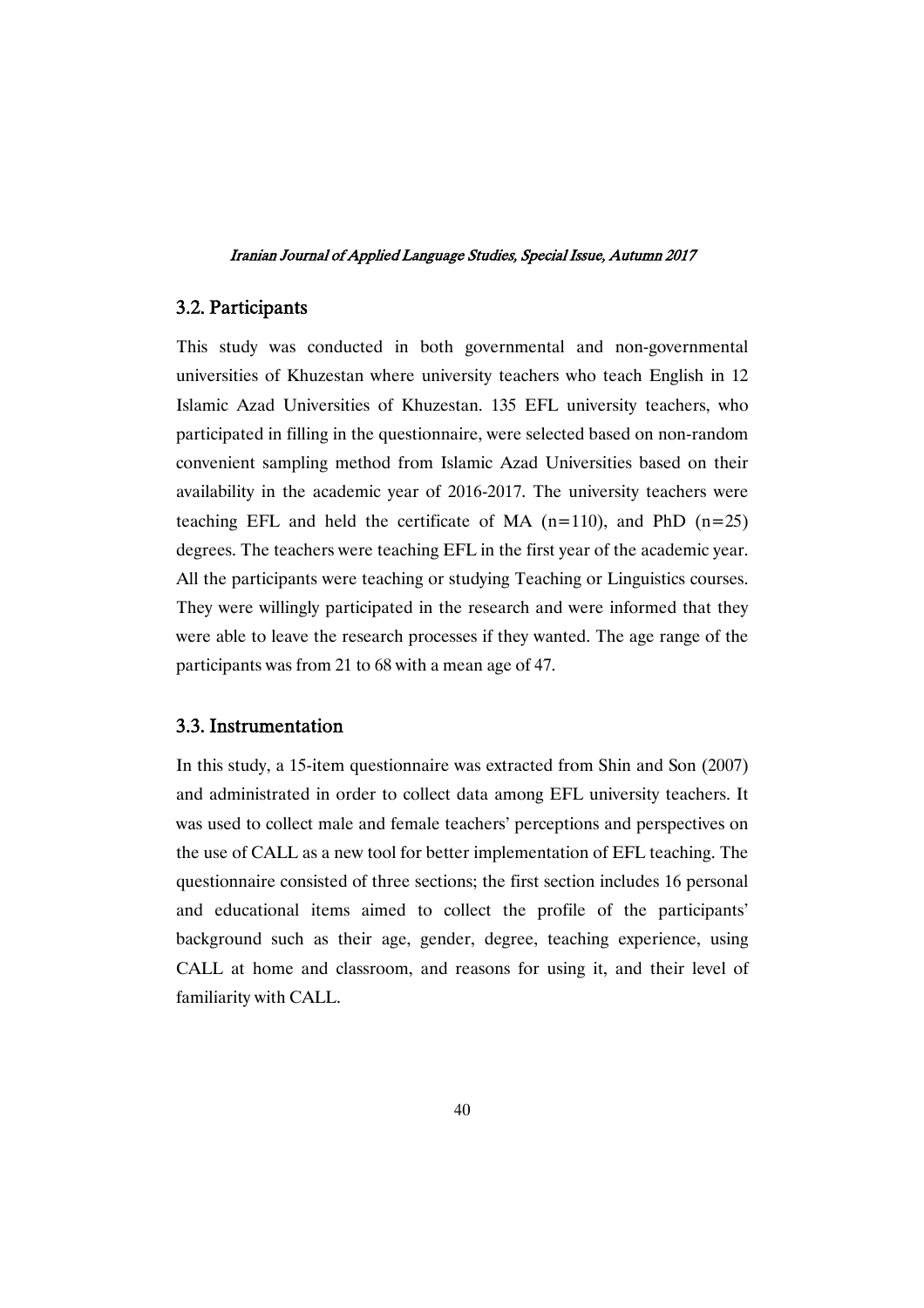# 3.3.1.Questionnaire

In the questionnaire of CALL was designed for university teachers following Shin and Son (2007). It comprised of 15 items which asked 4-Likert typed scale on the use of CALL among university teachers. The mail issues which were included in the questionnaire including problems of CALL application, the teachers' needs of using technology, computer literacy and the availability of the CALL facilities. It was designed based on Shin and Son's (2007) questionnaire and it was modified for actual use in Iranian context. Its reliability was calculated through Cronbach Alpha as  $(\alpha = .706)$  and it face and content validity were assured by means of the confirmation of three experts in teaching EFL.

## 3.4.Procedure

The questionnaire of the present study was extracted from Shin and Son (2007) with some modifications. The reason of using the questionnaire as the research instrument is that it requires little time, there is no extended writing, they are easy to process, make group comparisons easy, and are useful for testing the specific hypotheses. Thus the modified questionnaire included 15-Likert-scale items ranged from strongly agree to strongly disagree. It was used to assess the teachers' attitude and can be defined to be a useful and effective mean of determining opinions and attitudes. The calculation included the measurement of teachers' attitude mean in each item and its percentage. This questionnaire was designed to assess the use of CALL in the classrooms; however, we modified it to be adjusted in the research of the effect of CALL on teaching EFL. It included 20 items in two sections for teachers and learners. In this case, we could elicit the teachers and students' knowledge on CALL and its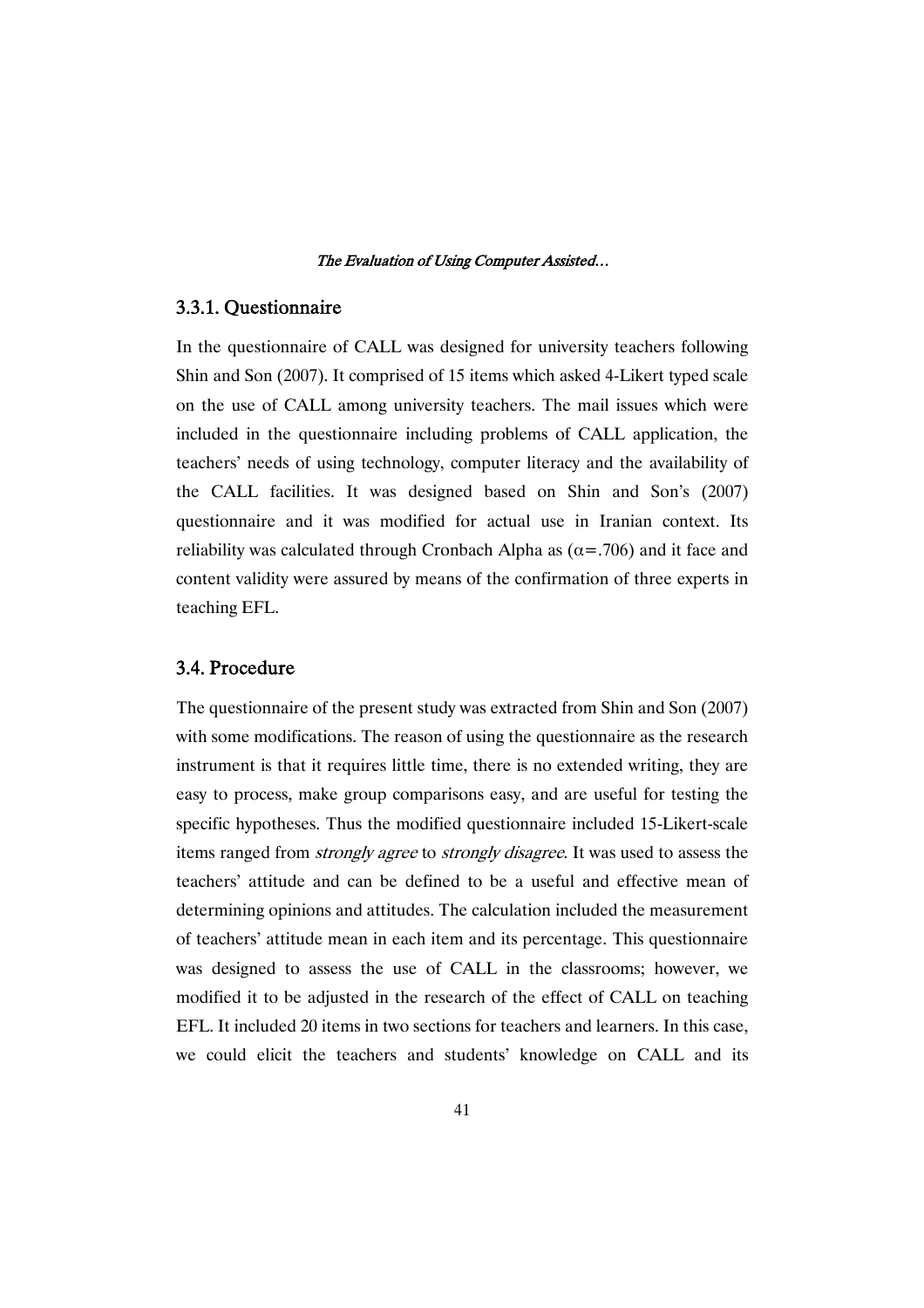application in the classroom. Then it was distributed to EFL teachers and learners at the universities in Khuzestan (where English is taught at BA, MA and MA levels) in the first year of 2016-2017 academic year and they returned it within two weeks. The collected data were analyzed through descriptive statistics including the calculation of teachers' attitude means and percentages.

# 4. Results and Discussion

# 4.1. Teachers' Attitudes towards CALL

For eliciting information about the teachers' attitudes toward CALL, the teachers' questionnaire was employed. The descriptive results of the teaching questionnaire are depicted in Table 1.

| Items                                                                     | Mean | %  |
|---------------------------------------------------------------------------|------|----|
| 1. I have Internet problems of CALL application like lack of the Internet | 3.20 | 80 |
| or slow Internet.                                                         |      |    |
| 2. University teachers' needs technology of CALL for teaching EFL         | 3.67 | 91 |
| 3. CALL resources can replace textbooks                                   | 1.66 | 41 |
| 4. I have enough computer literacy                                        | 1.24 | 31 |
| 5. ESL/EFL Websites are useful for teaching English.                      | 3.42 | 85 |
| 6. Students can be motivated by the use of CALL in the classroom.         | 2.95 | 73 |
| 7. Students can improve their English skills through the use of CALL.     | 3.10 | 77 |
| 8. Students can learn how to use CALL resources for learning English      | 2.84 | 71 |
| for themselves.                                                           |      |    |
| 9. CALL is available in my university for teaching courses                | 1.47 | 36 |
| 10. Teachers can enhance language learning skills through CALL            | 3.50 | 87 |
| 11. I am responsible for the success of CALL.                             | 1.58 | 39 |
| 12. I am competent to use CALL-based materials in the classroom.          | 1.11 | 27 |
| 13. I know how to integrate CALL resources in to existing classroom       | 1.69 | 42 |
| curricula.                                                                |      |    |
| 14. I need training to improve my CALL literacy skills.                   | 3.25 | 81 |
| 15. I would like to use CALL-based materials and activities in my         | 3.46 | 86 |
| classroom as much as possible.                                            |      |    |

Table 1. Teachers' Attitudes on Using CALL in Their Academic Settings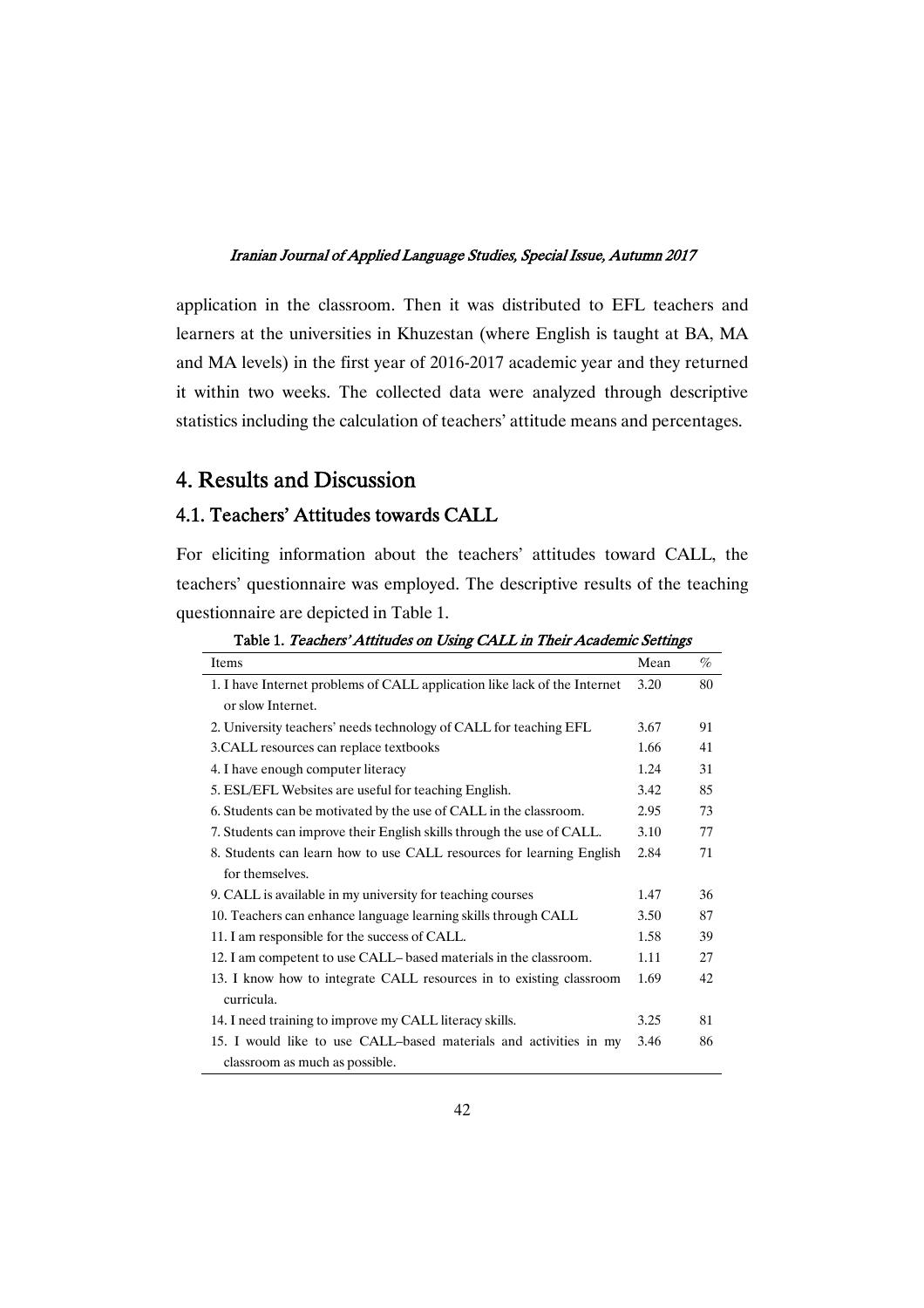Table 1 shows that the responses teachers gave are calculated through mean scores and percentages in this section. Then a description of the results of the questionnaire is analyzed by considering the attitude questionnaire. These general attitudes toward the effectiveness of using CALL re statistically presented and their problems have been shown in the table on the use of CALL in their language classrooms. Their responses can be divided in to three categories: (1) lack of CALL facilities and slow Internet, (2) the need to use technology and CALL in their classrooms, and (3) the readiness of the university teachers to use CALL in their teaching curriculum of the language instruction.

# 4.2.AnalysisofData

The participants of the study believe that the main problem is the lack of enough technology in the classrooms and the shortage of infrastructures of using CALL in their classroom, "University teachers' needs technology of CALL for teaching EFL" (Mean=3.67, 91%), the need for CALL and computer literacy, "I need training to improve my CALL literacy skills" (Mean=3.25,  $81\%$ ), and slow internet in the universities and lack of access to electronic journal, "I have Internet problems of CALL application like lack of the Internet or slow Internet" (Mean =  $3.20, 80\%$ ) which is significantly high.

They also believe that the use of CALL in the classrooms could be beneficial for teaching language skills, "ESL/EFL Websites are useful for teaching English" (Mean= 3.42, 85%). The teachers also believe that using CALL cannot be replaced the textbooks, "CALL resources can replace textbooks" (Mean=1.66, 41%). This shows that the teachers do not agree that they can use the CALL classes fully and ignore the traditional classes and paper-materials. They also think that they need much information on using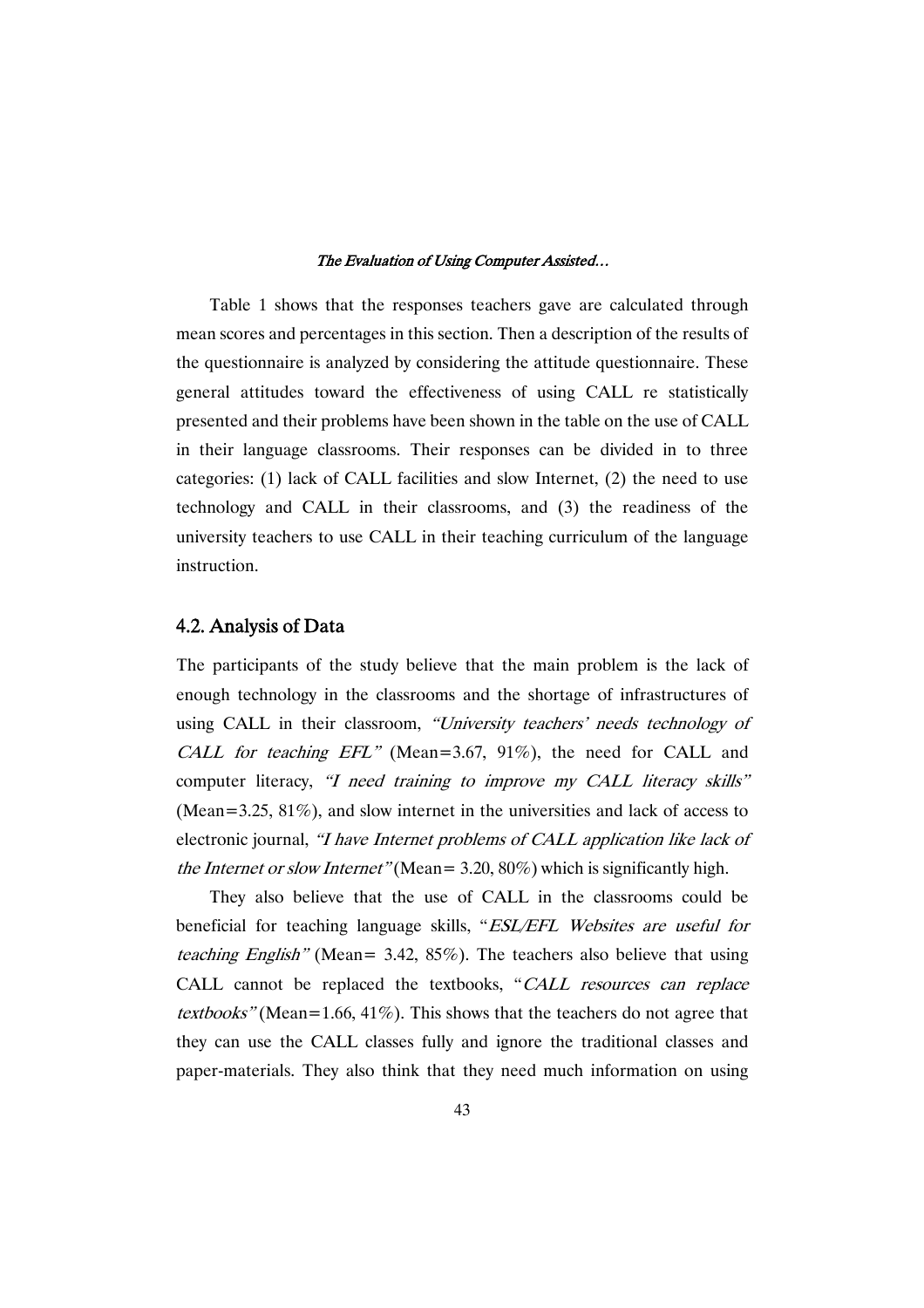CALL and modern technology to be more competent in using CALL in their classroom. Their idea on the item, "I have enough computer literacy" (Mean=1.24, 31%), Shows that they are far from using CALL in their classrooms. ESL/EFL Websites are useful for teaching English. The majority of teachers think that the Web-sites are useful tools for learning and teaching and note that, "*ESL/EFL Websites are useful for teaching English*" (Mean=3.42, 85%). More than 50 percent of the teachers' attitudes agree with the role of CALL in helping the learners find pedagogical sources for learning English language sine they note that, "Students can learn how to use CALL resources" for learning English for themselves" (Mean = 2.84, 71%). However, the fact is this that the teachers disagree with the statement that, " $I$  am responsible for the success of CALL" (Mean=1.58, 39%). This shows that the majority of teachers are not aware of the importance of their responsibility on gaining the computer literacy and helping the learners to achieve such knowledge. The teachers response to the statement that notes, "<sup>I</sup> am competent to use CALLbased materials in the classroom" (Mean=1.11, 27%), shows that the teachers believe they are not familiar with teaching through CALL and computer in the classrooms. They need to be trained in using e-materials and pedagogical Web sites in the classrooms. The teachers also believe that they are not competent enough to find and use CALL pedagogical resources and use them in the classroom since the note that, "I know how to integrate CALL resources in to existing classroom curricula" (Mean=1.96, 42%).

The majority of teachers' (70%) responses indicate that CALL can enhance language learning and motivate EFL students because it offers them another environment to study English beside classroom instruction. Teachers also agree with the importance of using CALL and emphasized that the EFL students could find a great deal of activities and exercises online. They also can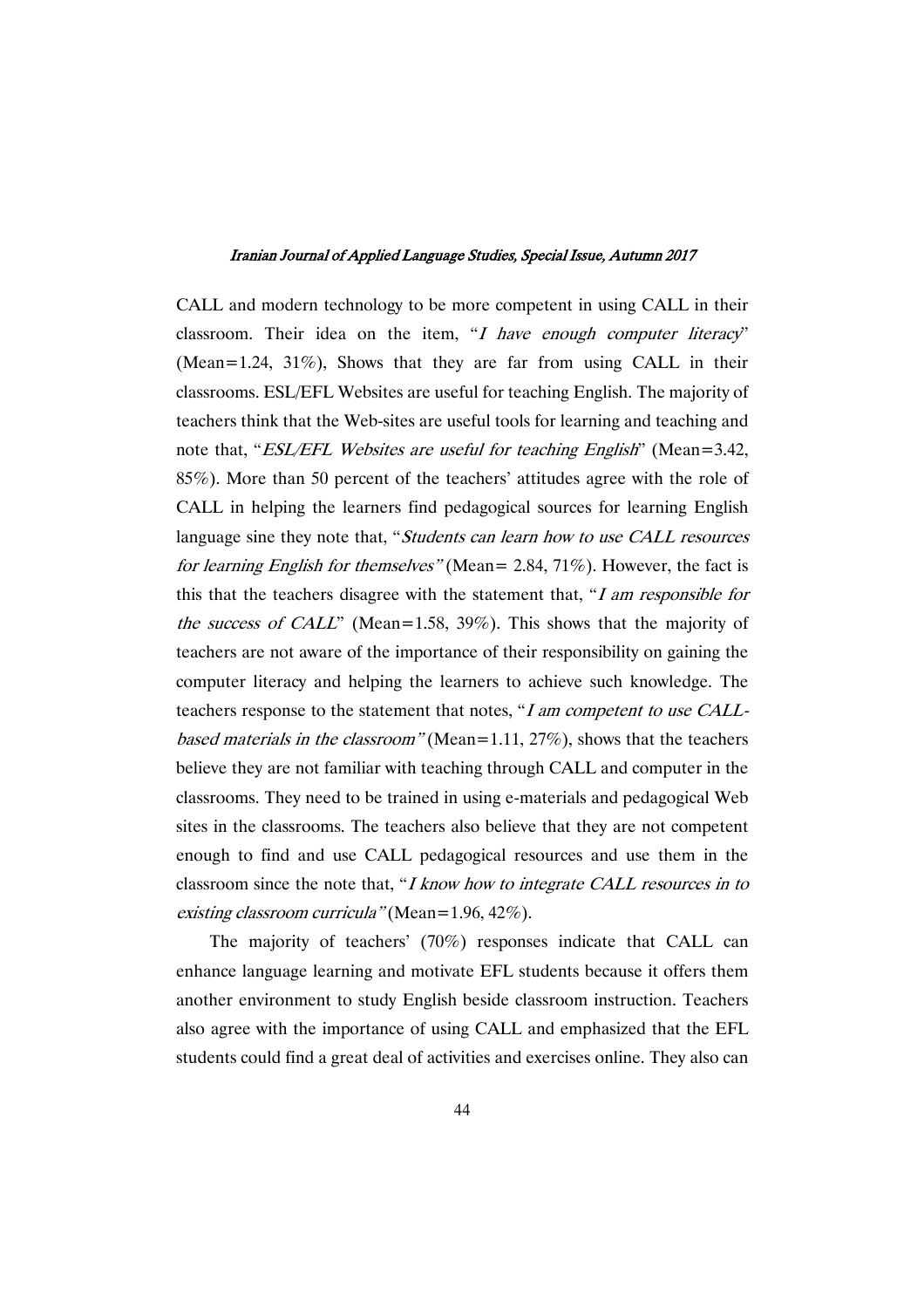download language-related exercises for the four skills, online dictionaries and articles for their research projects. Although surfing the internet fosters learning independently, most teachers believe that both teachers and students still need guidance and supervision on using CALL effectively. Learning independently was being achieved gradually as one of the teachers commented.

Moreover, they note that the university officials should think of the teachers' computer literacy and the use of CALL in their teaching curriculum. The response to availability of CALL in their classrooms, "CALL is available in my university for teaching courses" received the minimum rate (Mean=1.47, 36%) which is moderately low. However, the teachers not that the students may find their classes motivating, "Students can be motivated by the use of CALL in the classroom" (Mean=2.95, 73%), the learners may face difficulties in using most of this computer class time to covering the syllabus.

The results of this study agree with Lee (2000) who states that this rapid evolution has inevitably challenged language pedagogy enabling and, indeed, demanding new means of instruction. In language teaching, new approaches, methods, methodologies, strategies and tools should be scrutinized and integrated into the curriculums in a well-organized method in order to cope with the vast changing world. One way for teachers to integrate information technology in to their classrooms is using CALL through software programs, CDs, websites or blogs.

New technological tools may provide authentic tasks that students can engage in and develop their language skills in meaningful and real life activities that can also be more enjoyable for young language learners. The results of the present study are in line with Lewis (1999) who notes that the language learners may participate in CALL exercises independently. They can write comments on the blogs about music, films, and books. They can also have a discussion board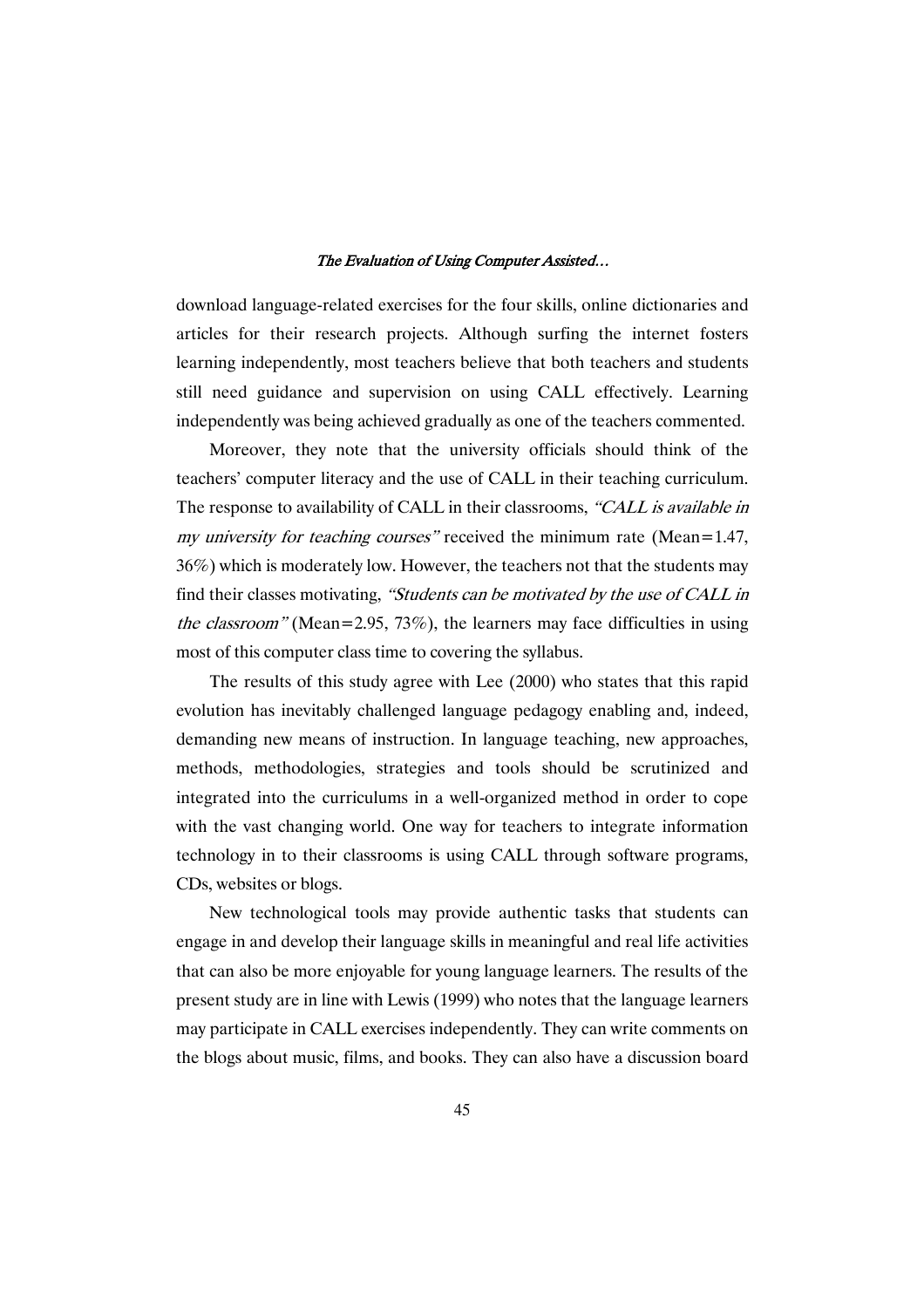or interactive whiteboard each week. They can chat or send e-mails to each other and even to native speakers in other countries. Peer feedback can also be used as an activity to receive appropriate linguistic responses. It also provides stress free atmosphere that shy students can highly benefit from. The students may feel more comfortable and less anxious while studying with computers.

It must be stated that one of the most important factors in CALL use is teachers' influence. A number of researchers (e.g., Guilloteaux & Dornyei, 2009; Hardre & Sullivan, 2008) have found that there is a strong connection between the teacher and the learners' motivation, achievement, negative feelings and effort. The results of these studies highlight the fact that the teacher's level of enthusiasm and commitment is one of the most important factors that affect the learners' motivation (Dornyei, 2005).

The results of this study clarifies that the teachers' attitudes toward CALL are dramatically affecting learners' judgment of using technology. These results are matched with Pourhosein Gilakjani and Sabouri (2014) who note that the teachers need to be competent in using computers and enthusiastic about using them. They should have positive attitudes on using computerized equipment if they want their students to work with CALL. Teachers' attitudes towards computers define their attitude towards CALL.

# 5.Conclusion

Teachers' responses indicated that if they were CALL competent, they would give online feedback to students if they submitted their assignments online. However, the teachers' responses show that they preferred to make comments on the hard copies of students' writings or text books. Teachers' responses depicted that they did not participate more in the computer classes as in-service teacher training. They showed fewer experiences of teaching and learning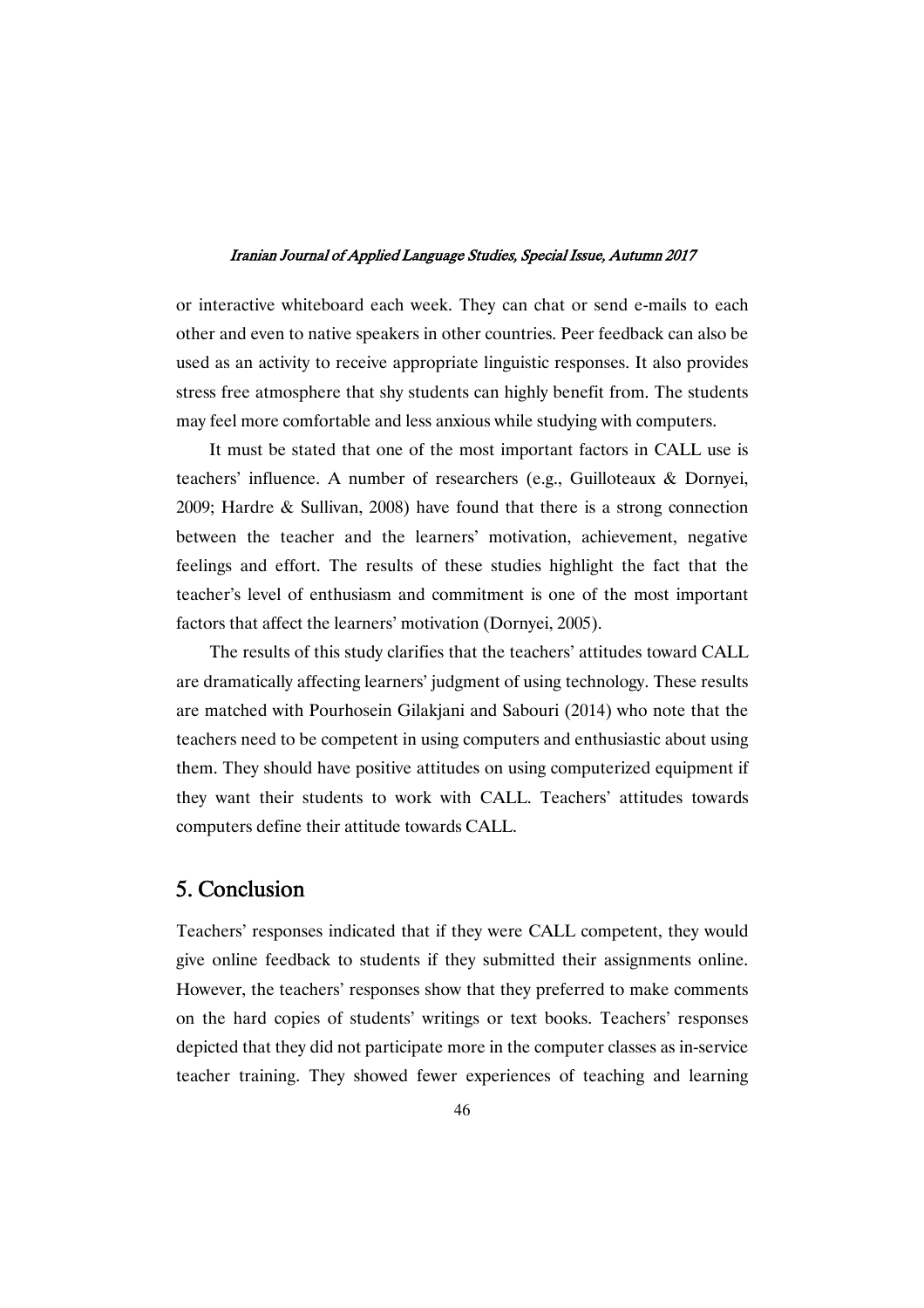online or in the CALL-based classrooms. The teachers should be trained in using CALL and the teaching curriculum should allow them to use it in the classrooms. Teaching EFL lacks such a program in using CALL in the English classes in Iranian setting.

There is a need for further research in Iranian context to investigate whether there is a transitional or developmental environment of using CALL is available in the educational setting. This may be felt more since the Iranian colleges and universities have been newly equipped with some computer laboratories and CALL classes. The teachers' motivation to use CALL in their classes should be investigated, especially when these facilities are prepared by the university officials not only in EFL classes but also in the courses other than English language classrooms.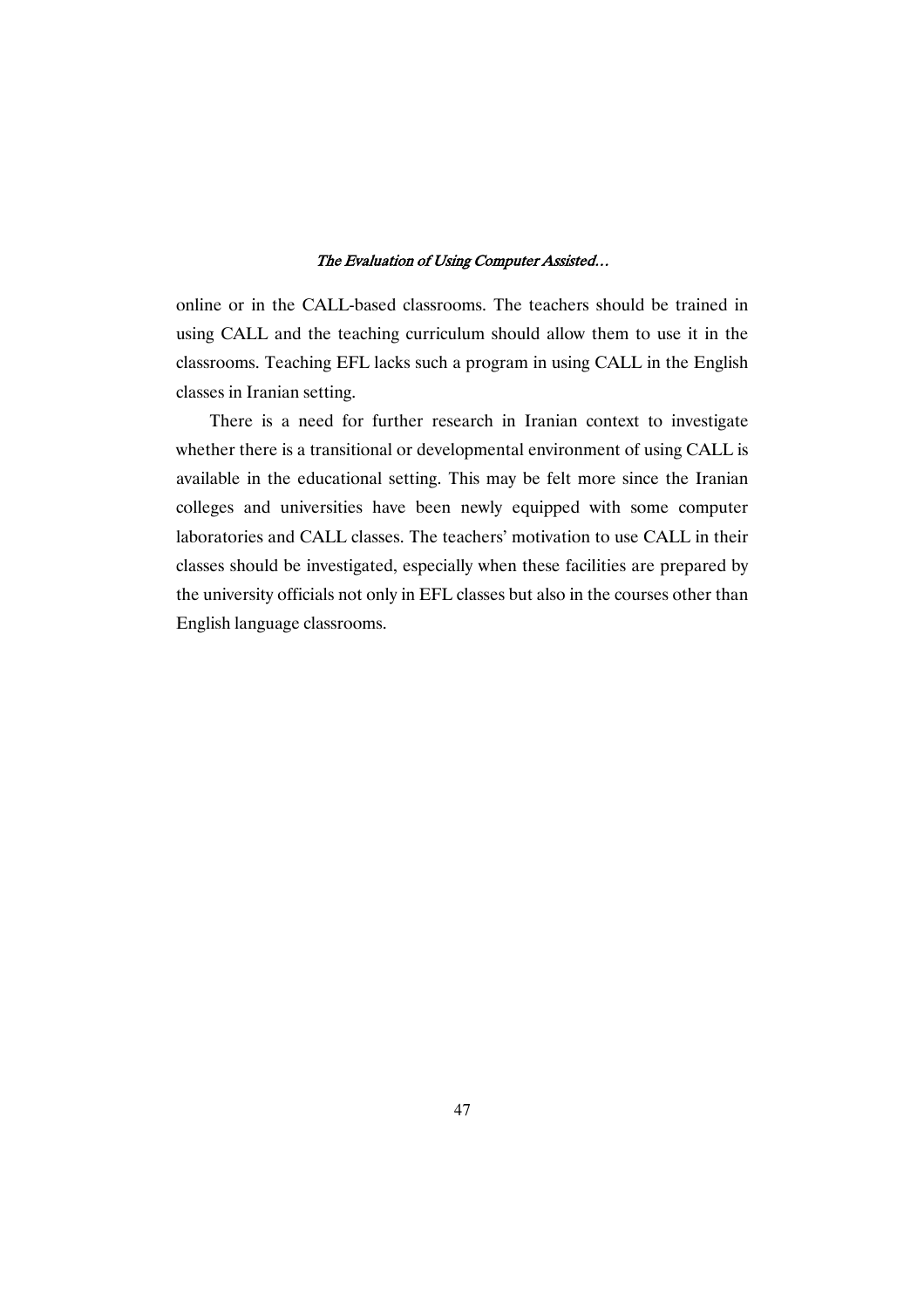# References

- Baker, F. B. (1989). Computer technology in test construction and processing. In R. L. Linn (Ed.), Educational measurement (3rd ed) (pp. 409-428). London: Collier Macmillan.
- Best, J. (1989). *Cognitive psychology*. St Paul: West Publishing Company.
- Bunderson, C. V., Inouye, D. K., & Olsen, J. B. (1988). The four generations of computerized educational measurement. In R. L. Linn (Ed.), Educational measurement (3rd ed., pp. 367-407). London: Collier.
- Chapelle, C. A. (2005). Interactionist SLA theory in CALL research. In J. Egbert & G. Petrie, (Eds.), Research perspectives on CALL, (pp. 53-64). Mahwah, NJ: Laurence Erlbaum Associates.
- Chapelle, C. (2001). Computer applications in second language acquisition: Foundations for teaching, testing and research. Cambridge: Cambridge University Press.
- Dashtestani, R. (2012). Barriers to the implementation of CALL in EFL courses: Iranian EFL teachers' attitudes and perspectives. *JALT CALL Journal*, 8(2) 55-70.
- Dhaif, H. (2004). Computer assisted language learning: A client's view. Computer Journal Assisted Language Instruction Consortium, <sup>7</sup>(2), 467-469.
- Dornyei, Z. (2005). Questionnaires in Second Language Research. Mahwah, NJ: Lawrence Erlbaum Associates Publishers.
- Doughty, C. (1991). Theoretical motivations for IVD software research and Development, interactive videodisc: The "Why" and the "How". Edited by M. Bush, et al., (PP. 1-15). Brigham: Young University Press.
- Drasgow, F., Levine, M. V., & McLaughlin, M. E. (1987). Detecting inappropriate Test scores with optimal and practical appropriateness indices. Applied Psychological Measurement, <sup>11</sup>, 59-80.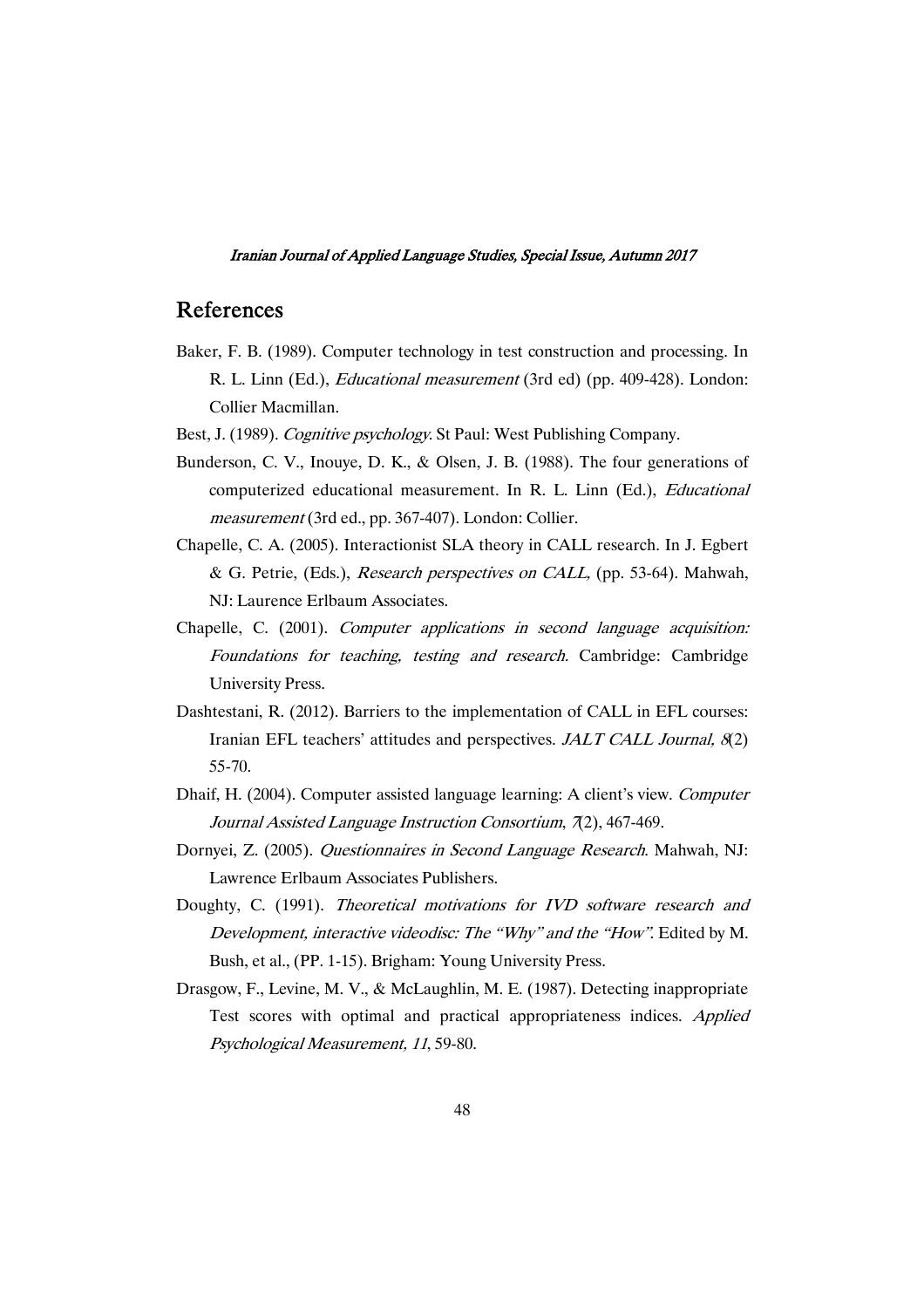- Gips, A., DiMattia, P., & Gips, J. (2004). The effect of assistive technology on educational costs: Two case studies. In K. Miesenberger, J. Klaus,W. Zagler, and D. Burger(Eds.), Computers helping people with special needs. (pp. 206- 213). New York. Springer.
- Guilloteaux, M. J., & Dornyei, Z. (2009). Reply to Rod Ellis's comment on motivating language learners: A classroom-oriented investigation of the effects of motivational strategies on student motivation. TESOL Quarterly, <sup>43</sup>(1), 109-111.
- Hardre, P. L., & Sullivan, D. W. (2008). Teacher perceptions and individual differences: How they influence rural teachers' motivating strategies. Journal of Teaching and Teacher Education, <sup>4</sup>(7), 1-17.
- Healey, D. (1999). Classroom practice: Communicative skill–building tasks in CALL environments. In J. Egbert & E. H. Smith (Eds.), CALL environments. Bloomington, IL: TESOL.
- Hubbard, P., & Siskin, C. B. (2004). Another look at tutorial CALL. ReCALL Journal, <sup>16</sup>(2), 448-461.
- Hubbard, P. (2010). An invitation to CALL foundations of computer-assisted language learning. Retrieved May 2017 from http://www.stanford.edu/ $\sim$  efs/ callcourse2
- Jones, C. & Fortescue, S. (1988). Using computers in the language classroom. New York: Longman.
- Lee, K. W. (2000). English teachers' barriers to the use of computer assisted language learning. *The Internet TESL Journal*, VI (12), 1-6. Retrieved May 15, 2017 from: http://iteslj.org/
- Levy, M. (1997). Computer-assisted language learning: Context and conceptualization. Oxford: Oxford University Press.
- Lewis, R. (1999). The role of technology in learning: Managing to achieve vision. British Journal of Educational Technology, <sup>30</sup>(2), 141-150.